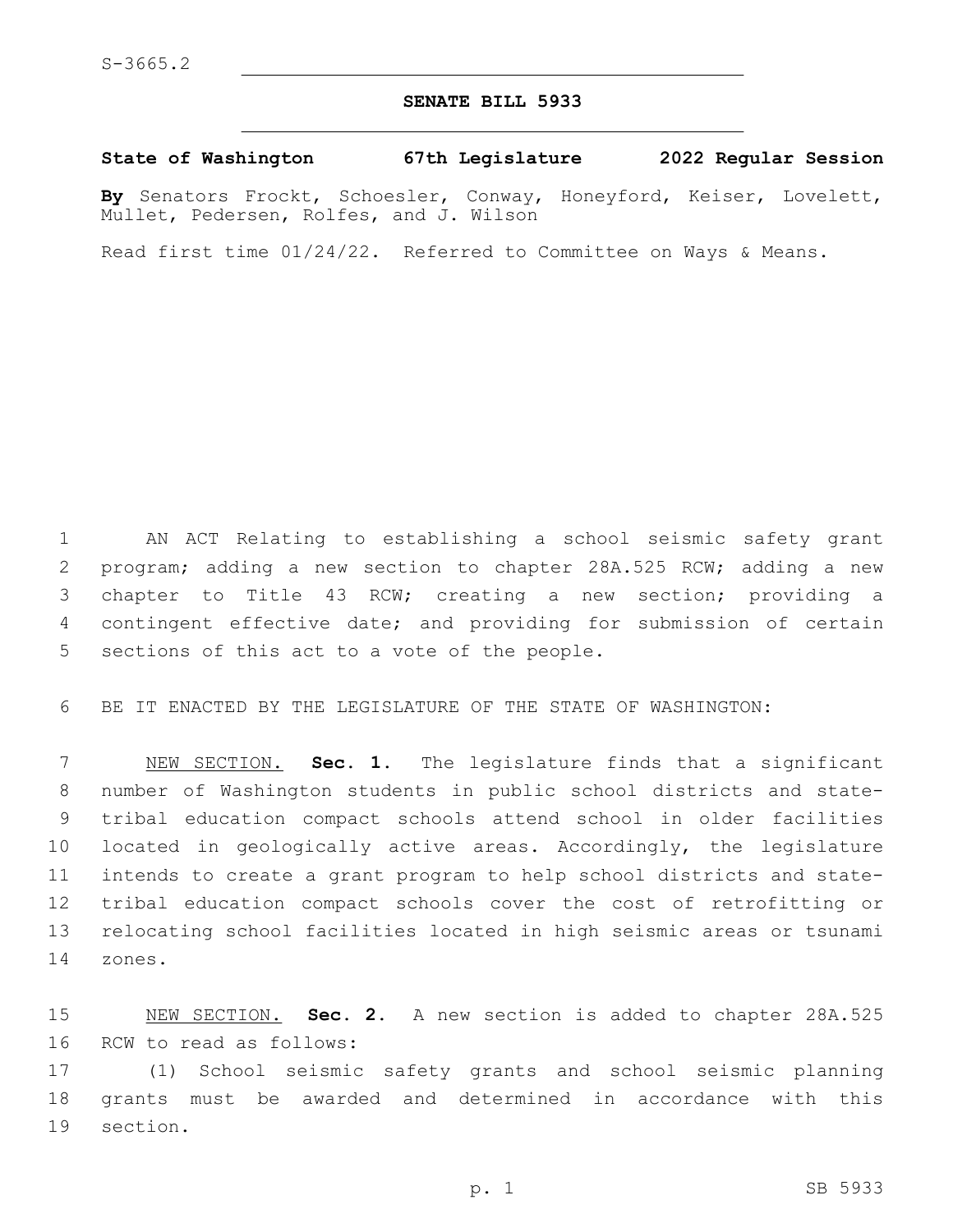(2) ELIGIBILITY. A school district or state tribal education compact school is eligible to receive a school seismic safety grant for remediation of seismic or tsunami hazards in qualifying buildings 4 that meet the following criteria:

 (a) The building is located within a high seismic hazard area as defined in subsection (3) of this section; and6

 (b) The building was constructed before 1998 and has not received 8 a seismic retrofit to 2005 seismic standards.

(3) DEFINITIONS. For the purposes of this section:

10 (a) "High seismic hazard area" means:

 (i) Any location identified by the United States geological survey national seismic hazard map with a two percent probability of exceedance in 50 years and a national earthquake hazards reduction program site class D that are 0.3 peak horizontal acceleration or 15 greater peak ground acceleration areas; or

 (ii) Any area located within a Washington tsunami design zone map or, where a Washington tsunami design zone map is not available, an American society of civil engineers tsunami design zone map, that requires structures in risk category three or four to be designed for 20 tsunamis.

 (b) "Remediation" means solutions that mitigate or eliminate site specific seismic or tsunami hazards and may include building 23 relocation if related to a tsunami hazard.

 (c) "Total project cost" means the remediation solution square footage as approved by the advisory committee multiplied by the statewide average cost per square foot for new construction or modernization at the time of the bid for projects participating in the school construction assistance program for that same year.

 (4) ADVISORY COMMITTEE. (a) The superintendent of public instruction must appoint an advisory committee to evaluate and prioritize grant applications from school districts and state-tribal education compact schools. Advisory committee members must have experience in financing, managing, or planning seismic remediation projects at school facilities but must not be involved in a school seismic safety grant request for the biennium under consideration. The office of the superintendent of public instruction must provide administrative and staff support to the advisory committee and consult with the advisory committee to design a grant application process with specific criteria for prioritizing grant requests.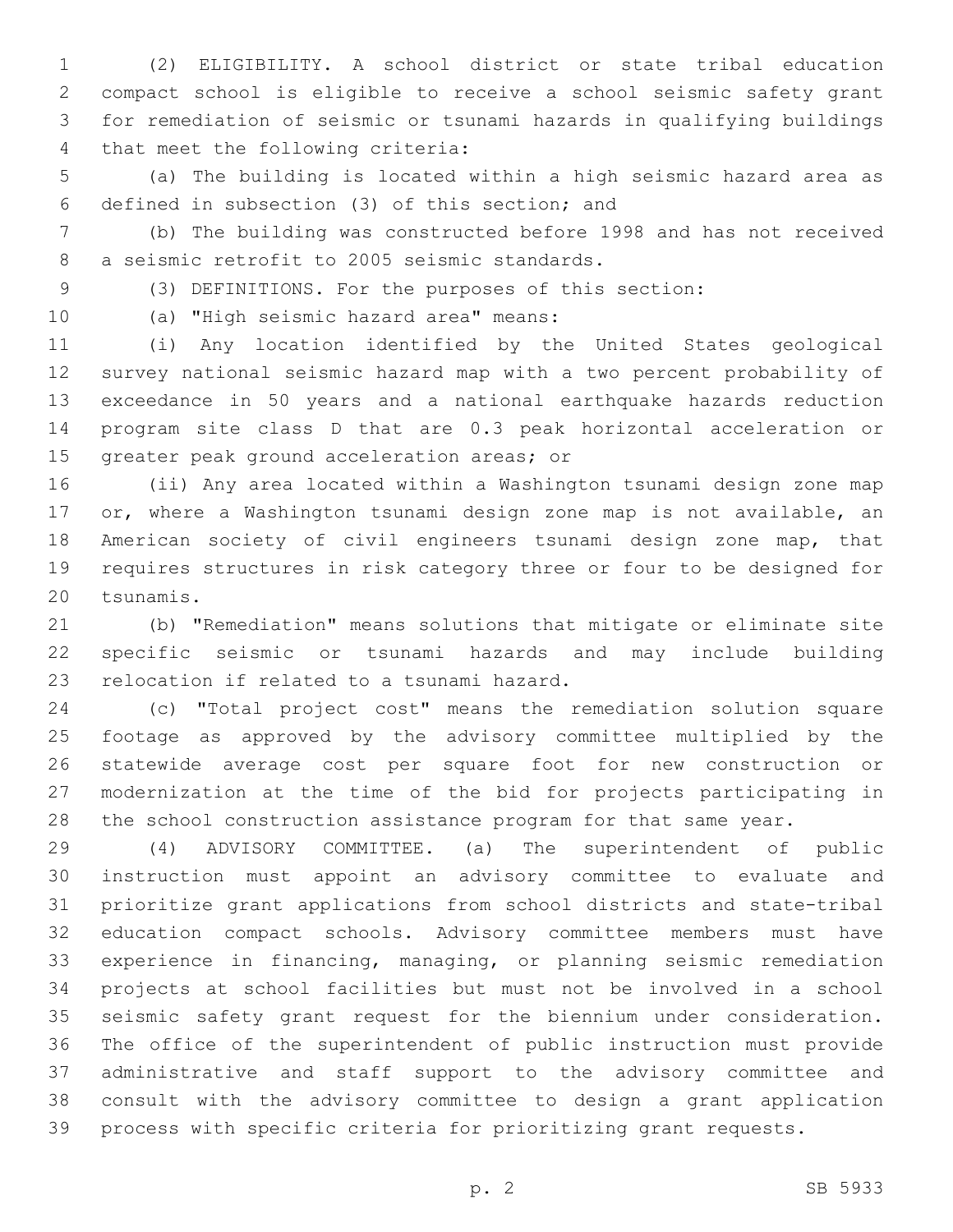(b) The advisory committee must submit a prioritized list of grants to the superintendent of public instruction. The list must prioritize applications to achieve the greatest improvement of school facilities, in the school districts and state-tribal education compact schools with the most limited financial capacity, for projects that are likely to improve student health, safety, and academic performance for the largest number of students for the 8 amount of state grant support.

 (5) REQUIRED GRANT LIST. (a) The superintendent of public instruction must propose a list of prioritized school seismic safety 11 grants to the governor by September 1st of each year, beginning 12 September 1, 2022. This list must include:

13 (i) A description of the proposed project;

 (ii) The proposed school seismic safety grant amount, equal to at least two-thirds of the estimated total project cost;

 (iii) The anticipated school construction assistance program 17 amount;

(iv) The anticipated local share of project cost; and

19 (v) The estimated total project cost.

 (b) The superintendent of public instruction and the governor may determine the level of funding in their omnibus operating appropriations act requests to support grants under this section, but their funding requests must follow the prioritized list prepared by the advisory committee unless new information determines that a 25 specific project is no longer viable as proposed.

 (6) SCHOOL CONSTRUCTION ASSISTANCE PROGRAM. (a) The full administrative and procedural process of school construction assistance program funding under RCW 28A.525.162 through 28A.525.180 may be streamlined by the office of the superintendent of public instruction in order to coordinate eligible school construction assistance program funding with the school seismic safety grants. Such coordination must ensure that total state funding from both grants does not exceed total project costs minus available local 34 resources.

 (b) Projects seeking school seismic safety grants must meet the requirements for a school construction assistance program grant except for the following: (i) The estimated cost of the project may be less than 40 percent of the estimated replacement value of the facility; and (ii) local funding assistance percentage requirements 40 of the school construction assistance program do not apply. However,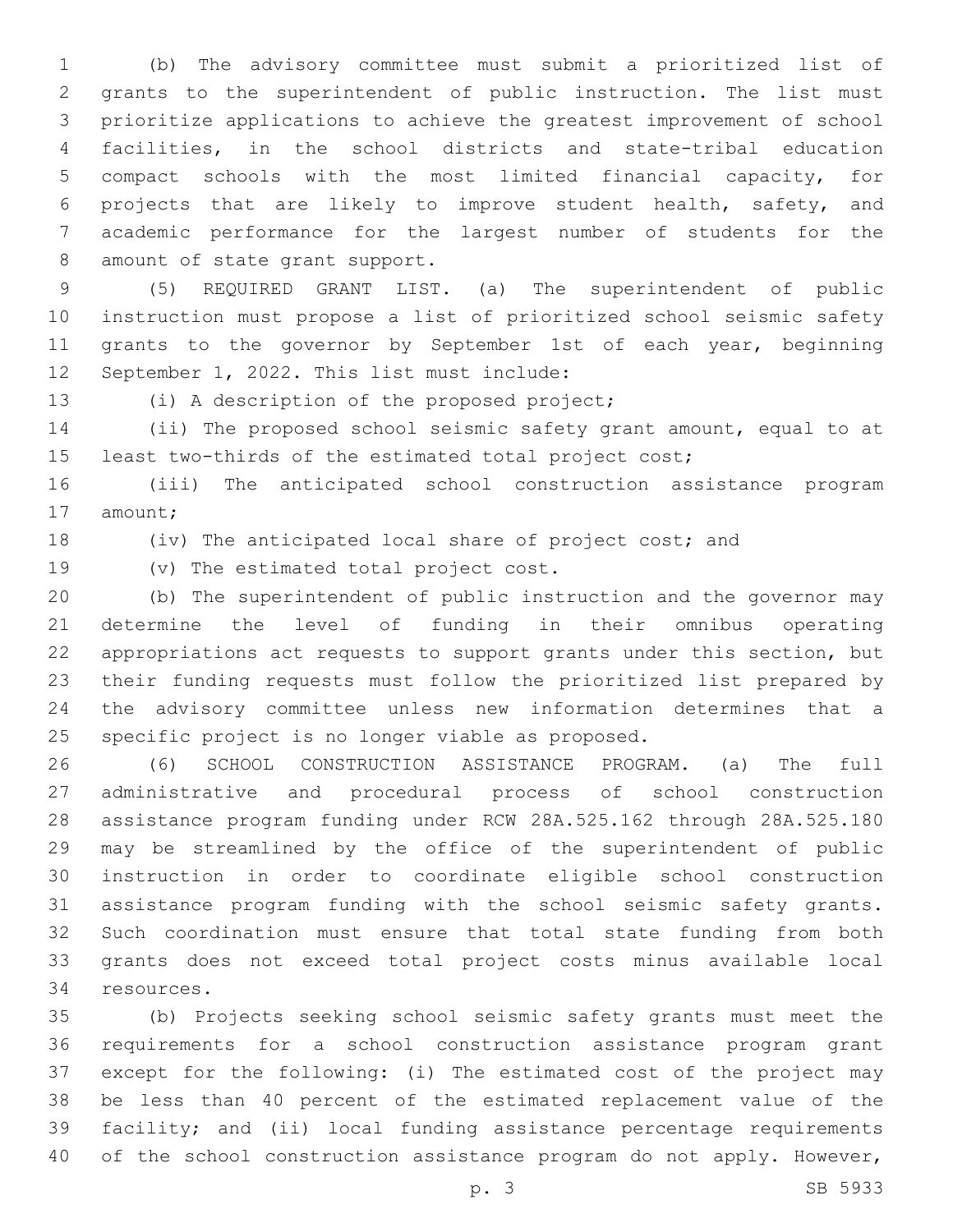available school district and state-tribal education compact school resources are considered in prioritizing school seismic safety 3 grants.

 (7) DISBURSEMENT OF FUNDS. The superintendent of public instruction must award state and federal grants under this section to eligible school districts and state tribal education compact schools in an amount equal to at least two-thirds of the total project cost. The grant must not be awarded until the school district or state- tribal education compact school has identified available local and other resources sufficient to complete the approved project 11 considering the amount of the state grant. The grant must specify reporting requirements from the school district or state-tribal education compact school, which must include updating all pertinent information in the inventory and condition of schools data system and submitting a final project report as specified by the office of the superintendent of public instruction in consultation with the school facilities citizens advisory panel specified in RCW 28A.525.025.

 (8) PLANNING GRANTS. Subject to the availability of amounts appropriated for this specific purpose, the office of the superintendent of public instruction must assist eligible school districts and state-tribal education compact schools that are interested in applying for a school seismic safety grant under this section by providing technical assistance and planning grants. School districts and state-tribal education compact schools seeking planning grants under this section must provide a brief statement describing existing school conditions, building system and site deficiencies, current and five-year projected student headcount enrollment, student achievement measures, financial constraints, and any information required by the advisory committee established in subsection (4) of this section. If applications for planning grants exceed funds available, the office of the superintendent of public instruction may prioritize planning grant requests with primary consideration given to school district financial capacity and facility conditions.

 NEW SECTION. **Sec. 3.** (1) For the purposes of providing needed capital improvements for the school seismic safety grant program, the state finance committee is authorized to issue general obligation bonds of the state of Washington in the sum of \$500,000,000, or so much thereof as may be required, to finance all or a part of the cost of these projects and all costs incidental thereto. The bonds issued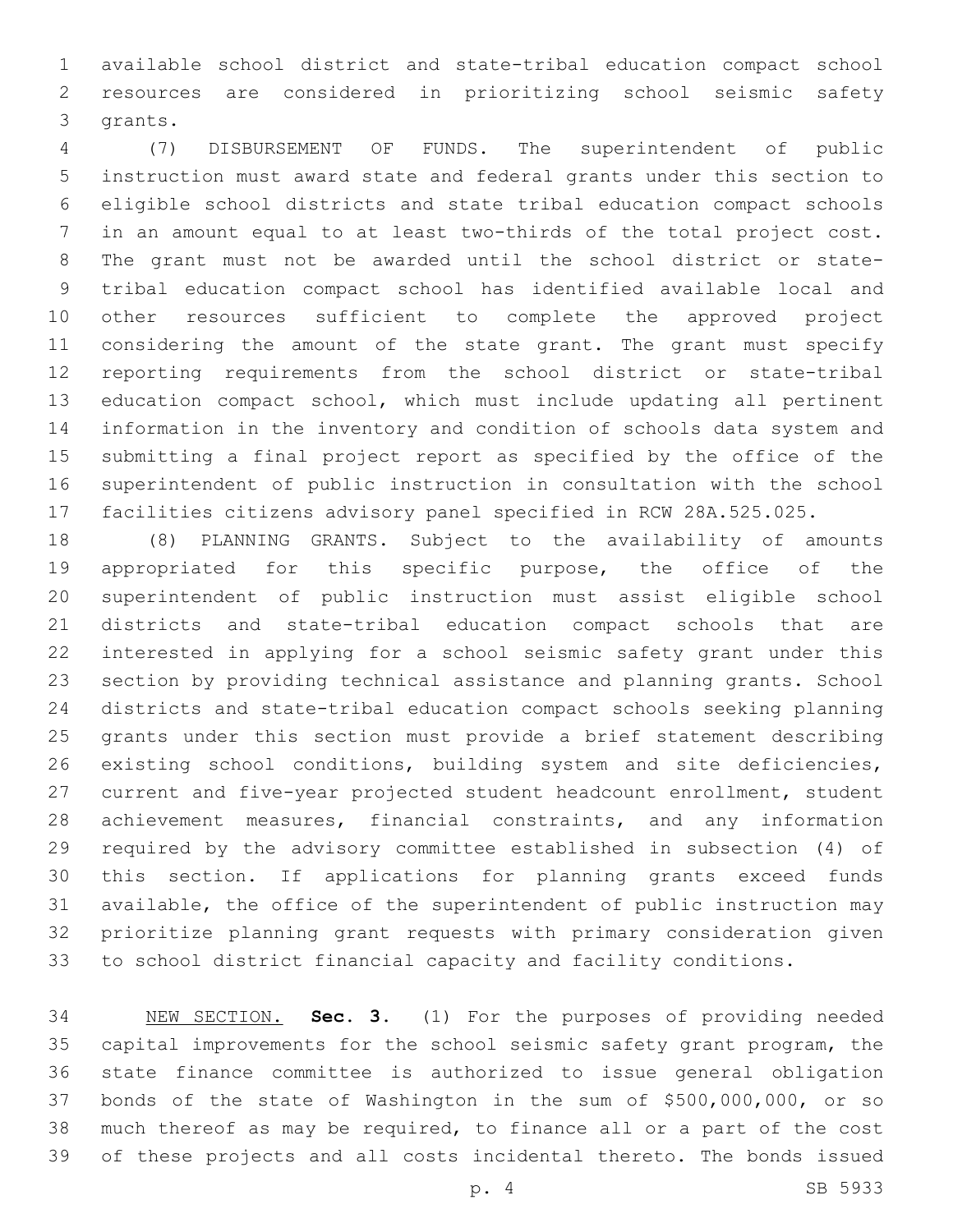under the authority of this section shall be known as Washington 2 school seismic safety bonds.

 (2) Bonds authorized in this section must be sold in the manner, at the time or times, in amounts, and at such prices as the state 5 finance committee determines.

 (3) The authorization to issue bonds contained in this chapter does not expire until the full authorization has been issued.

 (4) No bonds authorized in this section may be offered for sale without prior legislative appropriation of the net proceeds of the 10 sale of the bonds.

 NEW SECTION. **Sec. 4.** If the people ratify section 3 of this act as specified under section 11 of this act, section 3 of this act takes effect July 1, 2023.

 NEW SECTION. **Sec. 5.** It is the intent of the legislature that the proceeds of the new bonds authorized in section 3 of this act will be dispersed in phases of \$100,000,000 per biennium over five biennia, beginning with the 2023-2025 biennium. This is not intended to limit the state's ability to disperse bond proceeds if the full amount authorized in section 3 of this act has not been dispersed after five biennia. The authorization to issue bonds contained in section 3 of this act does not expire until the full authorization has been issued and dispersed.

 NEW SECTION. **Sec. 6.** (1) The proceeds from the sale of bonds authorized in section 3 of this act shall be deposited in the school seismic safety grant program bond account created in section 13 of this act.

 (2) If the state finance committee deems it necessary or advantageous to issue taxable bonds in order to comply with federal internal revenue service rules and regulations pertaining to the use of nontaxable bond proceeds or in order to reduce the total financing costs for bonds issued, the proceeds of taxable bonds shall be transferred to the school seismic safety grant program taxable bond account created in section 12 of this act. The state treasurer shall submit written notice to the director of financial management if it is determined that any transfer to the school seismic safety grant program taxable bond account is necessary or that a transfer from the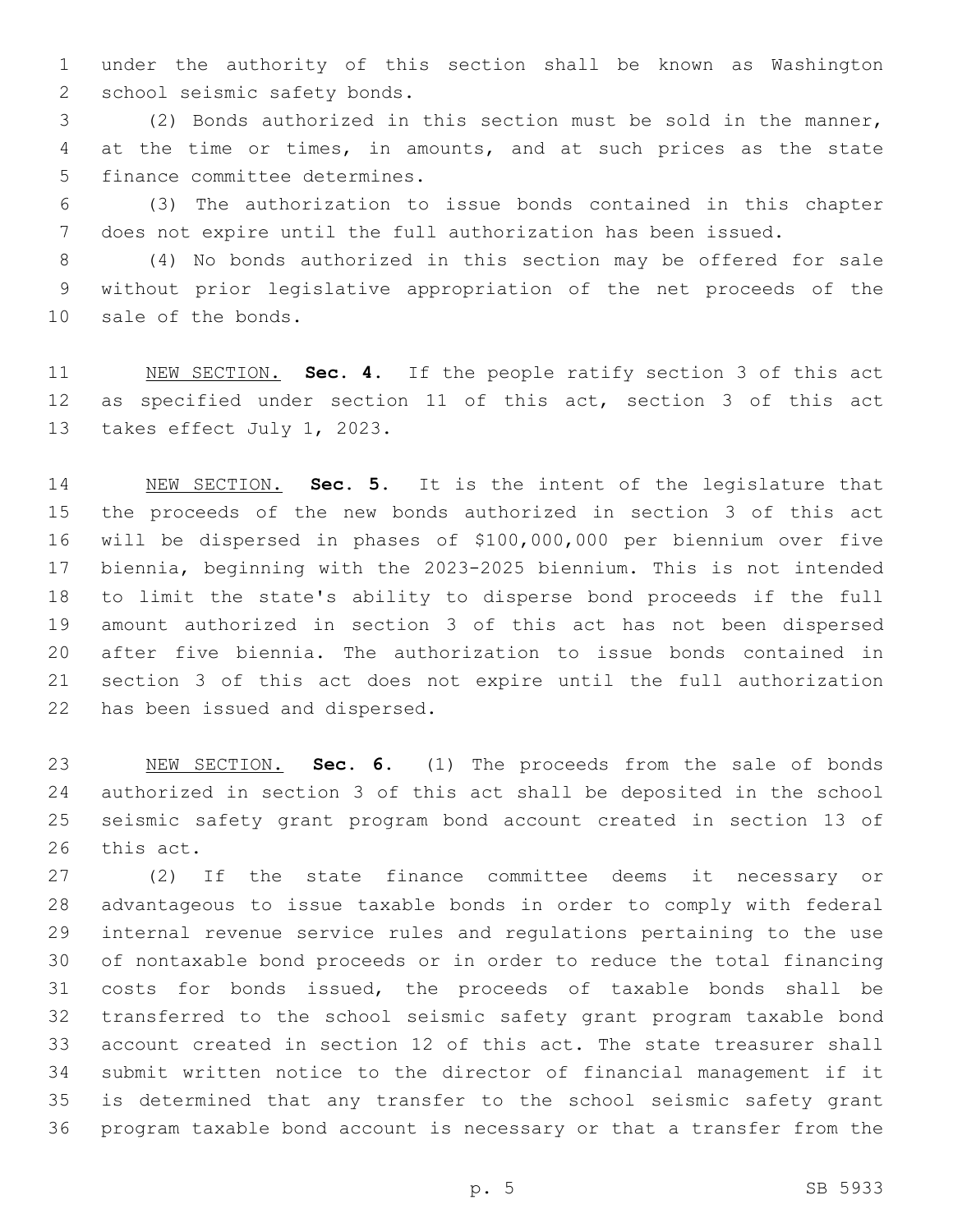school seismic safety grant program taxable bond account to the school seismic safety grant program bond account may be made.

 NEW SECTION. **Sec. 7.** (1) The nondebt-limit general fund bond retirement account must be used for the payment of the principal of and interest on the bonds authorized in section 3 of this act.

 (2) The state finance committee must, on or before June 30th of each year, certify to the state treasurer the amount needed in the ensuing 12 months to meet the bond retirement and interest requirements on the bonds authorized in section 3 of this act.

 (3) On each date on which any interest or principal and interest payment is due on bonds issued for the purposes of section 3 of this 12 act, the state treasurer shall withdraw from any general state revenues received in the state treasury and deposit in the nondebt- limit general fund bond retirement account an amount equal to the amount certified by the state finance committee to be due on the 16 payment date.

 NEW SECTION. **Sec. 8.** (1) Bonds issued under section 3 of this act must state that they are a general obligation of the state of Washington, must pledge the full faith and credit of the state to the payment of the principal thereof and the interest thereon, and must contain an unconditional promise to pay the principal and interest as the same shall become due.

 (2) The owner and holder of each of the bonds or the trustee for the owner and holder of any of the bonds may by mandamus or other appropriate proceeding require the transfer and payment of funds as 26 directed in this section.

 NEW SECTION. **Sec. 9.** The legislature may provide additional means for raising moneys for the payment of the principal of and interest on the bonds authorized in section 3 of this act.

 NEW SECTION. **Sec. 10.** The state finance committee is authorized to prescribe the form, terms, conditions, and covenants of the bonds provided for in this chapter, the time or times of sale of all or any portion of them, and the conditions and manner of their sale and issuance.